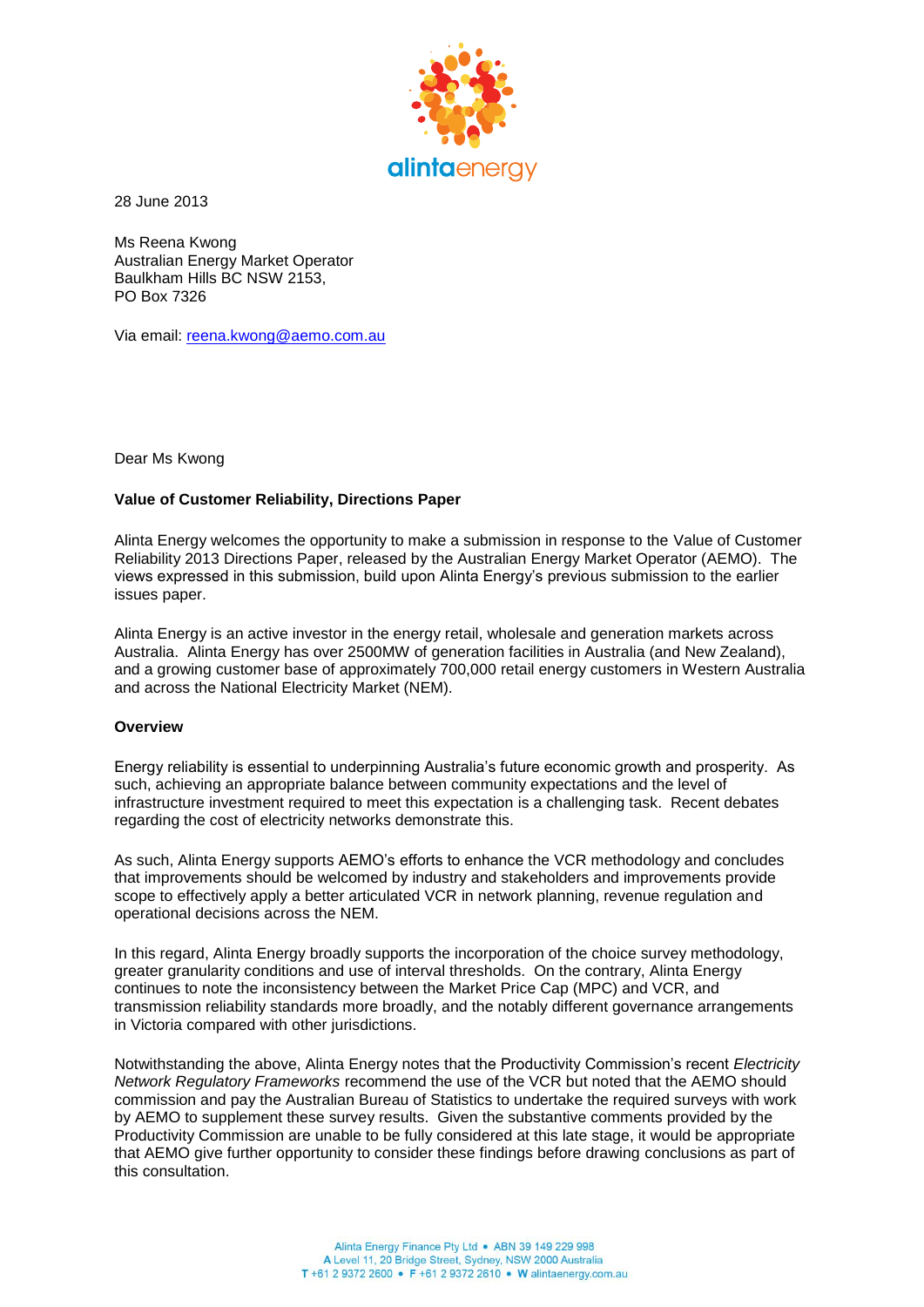

# **Role of VCR**

Alinta Energy notes that the VCR is primarily used in probabilistic Victorian transmission planning reviews, to place a financial value on an unserved energy event for customers in that region<sup>1</sup>. The VCR value may then be assessed with a conjunction of other variables under the Regulatory Investment Test for Transmission, in order to calculate any net economic benefits of a transmission network investment for a certain region.

Other NEM regions, New South Wales, Queensland, South Australia and Tasmania, use varying deterministic reliability standards where network investment decisions are only progressed if it is proven that such a decision will contribute to maintaining the existing reliability criteria. In deterministic transmission planning, the VCR can be used to value the benefit of reducing the probability of an unserved energy event.<sup>2</sup>

Alinta Energy is of the view that the VCR is a useful variable which could enhance transmission planning across the NEM. AEMO has previously floated intentions to establish a nationally consistent VCR. Whilst it is beyond AEMO's remit to determine the context of where the VCR is applied, Alinta Energy supports efforts in developing a VCR methodology which can be applied more broadly.

This suggests that to enhance the role of the VCR and help deliver improved network investment decisions requires greater granularity starting at the connection point and building up to regional and sector specific VCRs. It also suggests that the process for determining the VCR needs to be conducted in a manner which is suitable to market participants and stakeholders, other than AEMO, who may be expected to directly use or refer to the VCR going forward.

### **Approach and methodology**

Alinta Energy agrees with AEMO that the role of the VCR is placing an accurate financial value on a consumer's willingness to avoid a potential power interruption. As discussed in the issues paper, there are a number of methods to achieve this goal including a direct costs approach, economic principle of substitution estimations, contingent valuation surveys, choice modelling surveys as well as focus groups and workshops.

Alinta Energy agrees with AEMO, that a choice survey-based modelling approach, which incorporates contingent valuation questions, is a proven method which provides the most analytically valuable results. This survey based approach is consistent with previous analytical VCR work undertaken by Monash University in 1997, CRA in 2002 and Vencorp in 2007.

Other methodologies which are more qualitative in nature, such as focus groups and workshops, are likely to be less compatible with the goal of placing an accurate financial value on consumers VCR. Given this, Alinta Energy would caution against the integration of more subjective research methods for determining VCR's.

For example, Alinta Energy understands AEMO plans to hold face-to-face VCR forums, in which, customers who wish to be included in the survey, can provide an email address to do so. While such responses are likely to provide a useful sense check as part of the methodology, the outcomes are likely to be skewed by specific biases.

This suggests that further work may be required to ensure the most valid methods continue to be used as would be applied by suitably qualified experts. Again, this has links to some of the matters raised very recently by the Productivity Commission.

 $\overline{a}$ 

 $1$  AEMO (2010), Value of Customer Reliability Background Paper, pg 7

 $2$  AEMO (2012), National Value of Customer Reliability (VCR) Planning document, pg 2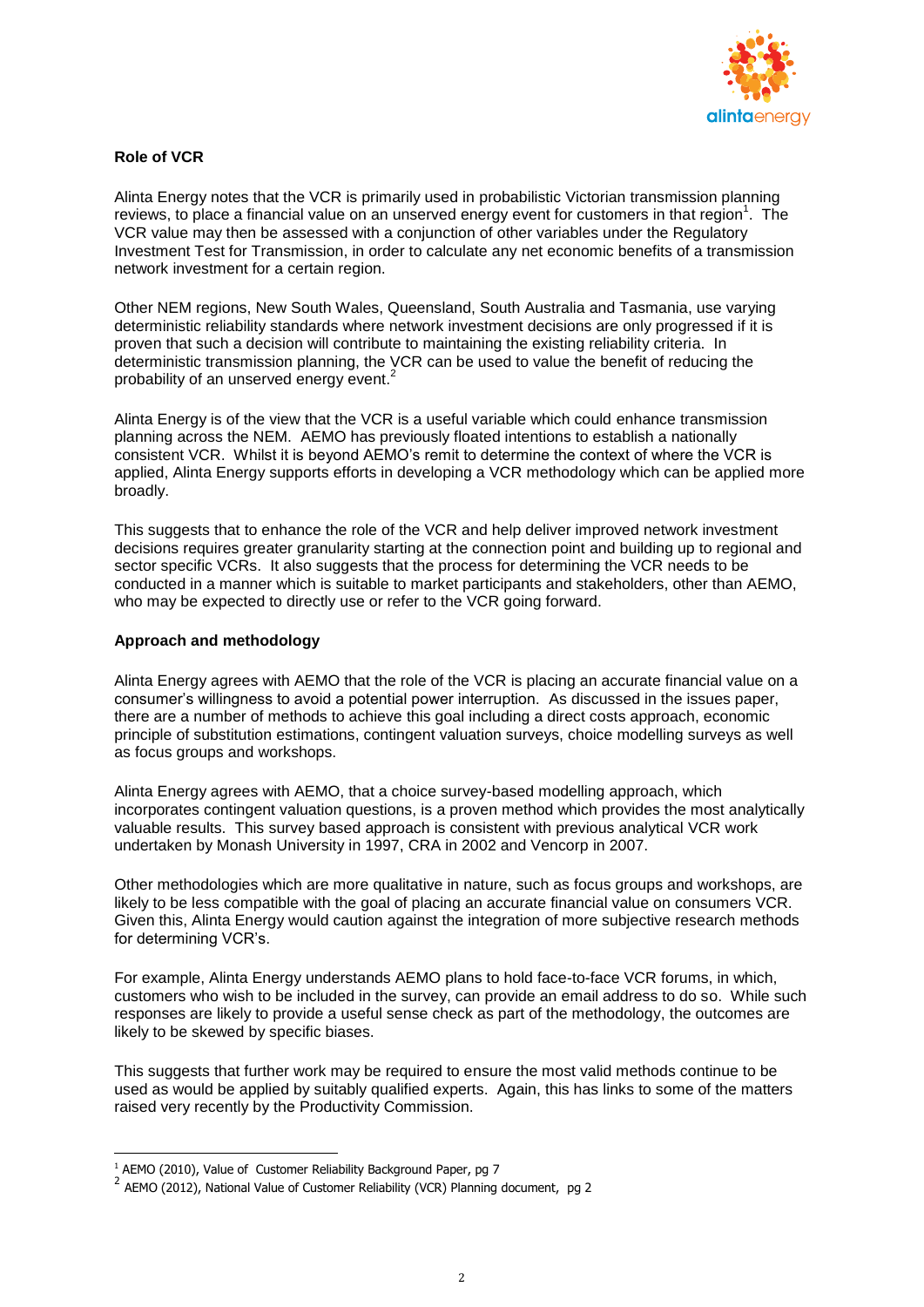

To summarise: In the absence of an alternative, Alinta Energy endorses AEMO's proposed choice modelling approach and suggests that random population sampling be the primary method used for distributing VCR surveys to participants should such an approach be possible.

## **Customer classes – weighting at connection points**

Alinta Energy supports the development of regional and sectoral VCRs. Given this, it is a positive development that AEMO is now able to distinguish between customer types by energy consumption thresholds, allowing the percentage of different customer types, to be broken down regionally.

Nonetheless, it remains to be determined how different customer types will be weighted when calculating an aggregated transmission connection point VCR. Alinta Energy understands that AEMO proposes to calculate the connection point VCR according to the proportion of each customer class at that particular connection point.

Alinta Energy notes that determining a connection point VCR value in this manner can produce differing values in comparison to calculating the VCR in proportion to total energy usage by different customer class.

For example, if in a small town one large customer accounted for a majority of total energy consumed at that connection point, but the connection point was weighted according to the amount of customer classes, rather than total energy usage, then it is likely the connection point VCR will be undervalued in that region.

Whilst it is unclear what, if any, material effect this would have on planning implications, for discussion purposes it is telling that depending on what weighting method is used, connection point VCR values could deviate notably.

Alinta Energy suggests that further analysis which demonstrates different calculation methodologies, based on weighting methods, would be beneficial in this area, and that it may be important to consider whether a singular VCR, as opposed to a range reflecting sectoral differences, is a better guide in determining planning decisions.

### **Catering for uncertainty**

Alinta Energy supports AEMO's proposed approach of incorporating a range of different duration length thresholds into the survey design.

The inclusion of such should reflect the value customers place on unserved energy events and will likely produce evidence displaying that customer's VCR values are positively correlated with the length in which an unserved energy event occurs.

Assuming it is not cost prohibitive to do so, the development of a range of VCR's at transmission connection points would be a beneficial. Alinta Energy welcomes AEMO's work in this area.

# **Relevance for the wholesale energy market and Market Price Cap**

Alinta Energy suggests that customers are solely concerned with adequate energy supply and cost, not about whether or not it is generation solutions or transmission networks, which are providing energy reliability, only that it is provided.

This is consistent with AEMO's observation in the directions paper that "*customers are concerned*  solely about the impact of lost electricity supply, not which section of the network has caused this"<sup>3.</sup>

 $\overline{a}$ <sup>3</sup> AEMO (2013), Value of Customer Reliability Directions Paper, pg 11.